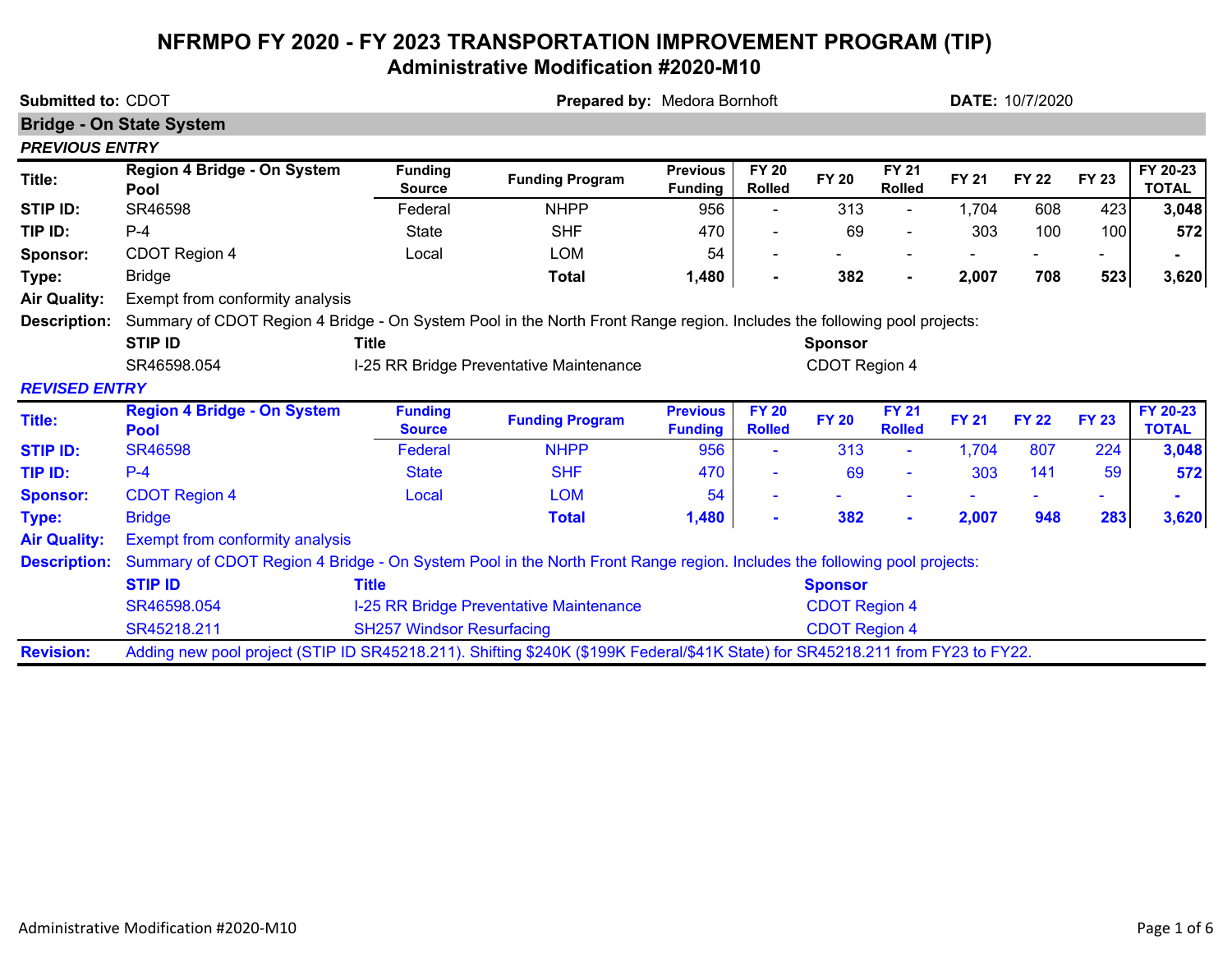# **Strategic**

#### *PREVIOUS ENTRY*

| Title:               | <b>North-I-25: WCR38 to SH402</b>                                   | <b>Funding</b><br><b>Source</b> | <b>Funding Program</b> | <b>Previous</b><br><b>Funding</b> | <b>FY 20</b><br><b>Rolled</b> | <b>FY 20</b> | <b>FY 21</b><br><b>Rolled</b> | <b>FY 21</b> | <b>FY 22</b> | <b>FY 23</b>   | FY 20-23<br><b>TOTAL</b> |
|----------------------|---------------------------------------------------------------------|---------------------------------|------------------------|-----------------------------------|-------------------------------|--------------|-------------------------------|--------------|--------------|----------------|--------------------------|
|                      | MP 247-255.23                                                       | Federal                         | <b>BUILD</b>           |                                   | 4,163                         |              | 15,837                        |              |              |                | 20,000                   |
| <b>STIP ID:</b>      | SSP4428.014                                                         | Federal                         | STP-Metro              |                                   | 2,000                         |              |                               |              |              |                | 2,000                    |
| TIP ID:              | 2019-014                                                            | Federal/State                   | <b>PWQ</b>             |                                   |                               |              |                               | 1,235        |              |                | 1,235                    |
| Type:                | Modify & Reconstruct                                                | <b>State</b>                    | 7PX (SB 228/267)       | 2,870                             | 38,127                        |              | 149,973                       |              |              | $\blacksquare$ | 188,100                  |
| Sponsor:             | CDOT Region 4                                                       | <b>State</b>                    | <b>ITM</b>             | 1,300                             |                               |              |                               |              |              |                |                          |
| <b>Air Quality:</b>  | Included in conformity analysis                                     | <b>State</b>                    | SB1 (HUTF)             | 22,500                            | 12,252                        |              | 4,248                         |              |              |                | 16,500                   |
| <b>Description:</b>  | One new express lane in each                                        | <b>State</b>                    | <b>FASTER Safety</b>   |                                   |                               | 2,055        |                               | 2,945        | 5,000        | 10,000         | 20,000                   |
|                      | direction from SH56 to SH402.                                       | <b>State</b>                    | 7PT (SB 267 Transit)   |                                   |                               |              | 4,300                         |              |              |                | 4,300                    |
|                      | Replacement/rehabilitation of key<br>bridges, ITS, transit & safety | <b>State</b>                    | SBT (SB 228 Transit)   |                                   |                               |              | 700                           |              |              |                | 700                      |
|                      | components, replacement of                                          | Local                           |                        |                                   |                               | 500          | 1,500                         |              |              | $\blacksquare$ | 2,000                    |
|                      | portions of existing facility, and                                  | Local                           | Private                |                                   |                               |              |                               | 3,398        |              |                | 3,398                    |
|                      | interchange improvements.                                           |                                 | <b>Total</b>           | 26,670                            | 56,542                        | 2,555        | 176,558                       | 7,578        | 5,000        | 10,000         | 258,233                  |
| <b>REVISED ENTRY</b> |                                                                     |                                 |                        |                                   |                               |              |                               |              |              |                |                          |
| <b>Title:</b>        | <b>North-I-25: WCR38 to SH402</b>                                   | <b>Funding</b><br><b>Source</b> | <b>Funding Program</b> | <b>Previous</b><br><b>Funding</b> | <b>FY 20</b><br><b>Rolled</b> | <b>FY 20</b> | <b>FY 21</b><br><b>Rolled</b> | <b>FY 21</b> | <b>FY 22</b> | <b>FY 23</b>   | FY 20-23<br><b>TOTAL</b> |
|                      | MP 247-255.23                                                       | Federal                         | <b>BUILD</b>           |                                   | 4,163                         |              | 15,837                        |              |              |                | 20,000                   |
| <b>STIP ID:</b>      | SSP4428.014                                                         | Federal                         | <b>STP-Metro</b>       | $\mathbf{r}$                      | 2,000                         |              |                               |              |              | ÷,             | 2,000                    |
| TIP ID:              | 2019-014                                                            | <b>Federal/State</b>            | <b>PWQ</b>             | $\sim$                            |                               |              |                               | 1,235        |              | $\mathbf{r}$   | 1,235                    |
| <b>Type:</b>         | <b>Modify &amp; Reconstruct</b>                                     | <b>State</b>                    | 7PX (SB 228/267)       | 2,870                             | 38,127                        |              | 149,973                       |              |              | $\blacksquare$ | 188,100                  |
| <b>Sponsor:</b>      | <b>CDOT Region 4</b>                                                | <b>State</b>                    | <b>ITM</b>             | 1,300                             |                               |              |                               |              |              |                |                          |
| <b>Air Quality:</b>  | Included in conformity analysis                                     | <b>State</b>                    | SB1 (HUTF)             | 22,500                            | 12,252                        |              | 4,248                         |              |              | $\blacksquare$ | 16,500                   |
| <b>Description:</b>  | One new express lane in each                                        | <b>State</b>                    | <b>FASTER Safety</b>   | $\equiv$                          |                               | 2,055        | ÷                             | 2,945        | 5,000        | 10,000         | 20,000                   |
|                      | direction from SH56 to SH402.                                       | <b>State</b>                    | 7PT (SB 267 Transit)   |                                   |                               |              | 4,300                         |              |              |                | 4,300                    |
|                      | Replacement/rehabilitation of key<br>bridges, ITS, transit & safety | <b>State</b>                    | SBT (SB 228 Transit)   | ٠                                 |                               |              | 700                           |              |              | $\blacksquare$ | 700                      |
|                      | components, replacement of                                          | Local                           |                        |                                   |                               | 500          | 1,500                         | 100          |              | $\blacksquare$ | 2,100                    |
|                      | portions of existing facility, and                                  | Local                           | <b>Private</b>         |                                   |                               |              |                               | 3,398        |              | $\blacksquare$ | 3,398                    |
|                      | interchange improvements.                                           |                                 | <b>Total</b>           | 26,670                            | 56,542                        | 2,555        | 176,558                       | 7,678        | 5,000        | 10,000         | 258,333                  |
| <b>Revision:</b>     | Adding \$100K Local in FY21.                                        |                                 |                        |                                   |                               |              |                               |              |              |                |                          |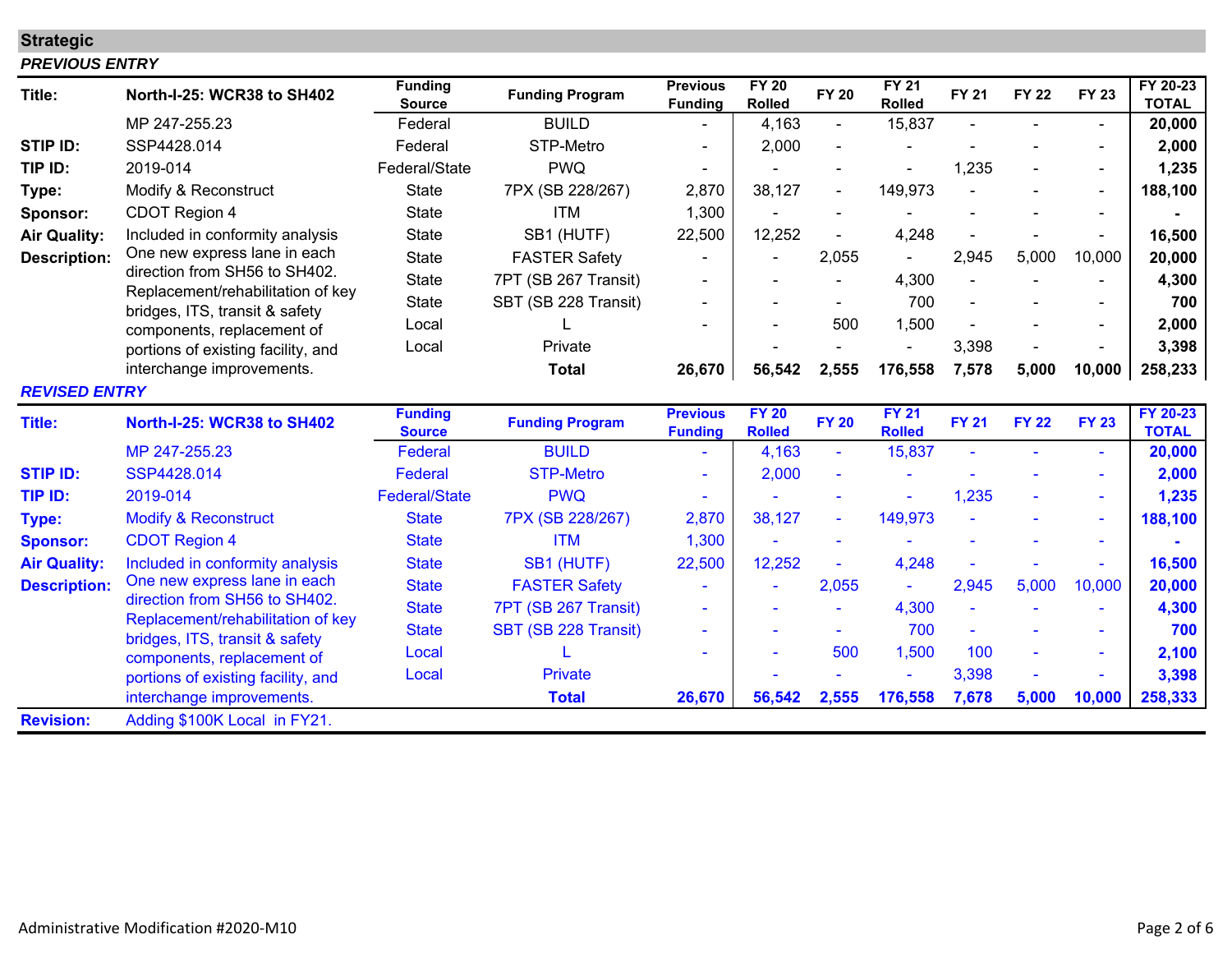### **Congestion Mitigation & Air Quality (CMAQ)** *PREVIOUS ENTRY*

| Title:   | <b>COLT CNG Bus Replacement</b> | <b>Funding</b><br><b>Source</b> | <b>Funding Program</b> | <b>Previous</b><br><b>Funding</b> | <b>FY 20</b><br><b>Rolled</b> | <b>FY 20</b> | FY 21<br><b>Rolled</b> | <b>FY 21</b> | <b>FY 22</b> | <b>FY 23</b>             | FY 20-23<br><b>TOTAL</b> |
|----------|---------------------------------|---------------------------------|------------------------|-----------------------------------|-------------------------------|--------------|------------------------|--------------|--------------|--------------------------|--------------------------|
| Sponsor: | Loveland                        | Federal                         | CMAQ                   | $\overline{\phantom{0}}$          | 726                           |              |                        |              |              | $\overline{\phantom{0}}$ | 726                      |
| STIP ID: | SST7007.011                     | Local                           |                        | -                                 | 150                           |              |                        |              |              | $\overline{\phantom{0}}$ | 150                      |
| TIP ID:  | 2018-001                        |                                 | Total                  |                                   | 876                           |              |                        |              |              | $\sim$                   | 876                      |

**Type:** Rolling Stock Replacement

**Air Quality:** Exempt from conformity analysis

**Description:** Purchase of clean diesel or compressed natural gas buses to replace existing buses and add buses to COLT fleet.

### *REVISED ENTRY*

| Title:              | <b>COLT CNG Bus Replacement</b>                                                                                              | <b>Funding</b><br><b>Source</b> | <b>Funding Program</b> | <b>Previous</b><br><b>Funding</b> | <b>FY 20</b><br><b>Rolled</b> | <b>FY 20</b> | <b>FY 21</b><br><b>Rolled</b> | <b>FY 21</b> | <b>FY 22</b>   | <b>FY 23</b> | FY 20-23<br><b>TOTAL</b> |
|---------------------|------------------------------------------------------------------------------------------------------------------------------|---------------------------------|------------------------|-----------------------------------|-------------------------------|--------------|-------------------------------|--------------|----------------|--------------|--------------------------|
| <b>Sponsor:</b>     | Loveland                                                                                                                     | Federal                         | <b>CMAQ</b>            | $\sim$                            | 726                           | $\sim$       | $\blacksquare$                | 1,008        | $\sim$         | $\sim$       | 1,734                    |
| <b>STIP ID:</b>     | SST7007.011                                                                                                                  | Local                           |                        | $\sim$                            | 150                           | ۰.           | $\mathbf{r}$                  | 210          | $\blacksquare$ |              | 360                      |
| TIP ID:             | 2018-001                                                                                                                     |                                 | <b>Total</b>           | $\mathbf{r}$                      | 876                           | <b>COL</b>   | $\overline{\phantom{a}}$      | 1,218        | $\sim$         | $\sim$       | 2,094                    |
| Type:               | <b>Rolling Stock Replacement</b>                                                                                             |                                 |                        |                                   |                               |              |                               |              |                |              |                          |
| <b>Air Quality:</b> | <b>Exempt from conformity analysis</b>                                                                                       |                                 |                        |                                   |                               |              |                               |              |                |              |                          |
|                     | Description: Purchase of clean diesel or compressed natural gas buses to replace existing buses and add buses to COLT fleet. |                                 |                        |                                   |                               |              |                               |              |                |              |                          |
| <b>Revision:</b>    | Adding \$1,008K federal and \$210K local in FY21.                                                                            |                                 |                        |                                   |                               |              |                               |              |                |              |                          |

### *PREVIOUS ENTRY*

| Title:               | <b>COLT Diesel Bus</b>                                                                                  | <b>Funding</b> |                        | <b>Previous</b> | <b>FY 20</b>  | <b>FY 20</b>   | <b>FY 21</b>   | <b>FY 21</b> |                | <b>FY 23</b>             | FY 20-23     |
|----------------------|---------------------------------------------------------------------------------------------------------|----------------|------------------------|-----------------|---------------|----------------|----------------|--------------|----------------|--------------------------|--------------|
|                      | <b>Replacement</b>                                                                                      | <b>Source</b>  | <b>Funding Program</b> | <b>Funding</b>  | <b>Rolled</b> |                | <b>Rolled</b>  |              | <b>FY 22</b>   |                          | <b>TOTAL</b> |
| Sponsor:             | Loveland                                                                                                | Federal        | <b>CMAQ</b>            |                 |               |                |                | 384          |                |                          | 384          |
| STIP ID:             | SST7007.016                                                                                             | Local          |                        | $\blacksquare$  |               |                | $\blacksquare$ | 80           |                | $\blacksquare$           | 80           |
| TIP ID:              | 2020-006                                                                                                |                | <b>Total</b>           | $\blacksquare$  |               | $\blacksquare$ | $\blacksquare$ | 464          | $\blacksquare$ | $\sim$                   | 464          |
| Type:                | Rolling Stock Replacement                                                                               |                |                        |                 |               |                |                |              |                |                          |              |
| <b>Air Quality:</b>  | Exempt from conformity analysis                                                                         |                |                        |                 |               |                |                |              |                |                          |              |
| <b>Description:</b>  | Replace one existing bus within City of Loveland Transit (COLT) fleet. Bus will be clean diesel or CNG. |                |                        |                 |               |                |                |              |                |                          |              |
| <b>REVISED ENTRY</b> |                                                                                                         |                |                        |                 |               |                |                |              |                |                          |              |
| Title:               | <b>COLT Diesel Bus</b>                                                                                  | <b>Funding</b> | <b>Funding Program</b> | <b>Previous</b> | <b>FY 20</b>  | <b>FY 20</b>   | <b>FY 21</b>   | <b>FY 21</b> | <b>FY 22</b>   | <b>FY 23</b>             | FY 20-23     |
|                      | <b>Replacement</b>                                                                                      | <b>Source</b>  |                        | <b>Funding</b>  | <b>Rolled</b> |                | <b>Rolled</b>  |              |                |                          | <b>TOTAL</b> |
| <b>Sponsor:</b>      | Loveland                                                                                                | Federal        | <b>CMAQ</b>            |                 |               |                | $\sim$         | 504          |                |                          | 504          |
| <b>STIP ID:</b>      | SST7007.016                                                                                             | Local          | ட                      | ۰               |               |                | $\sim$         | 105          |                | $\overline{\phantom{a}}$ | 105          |
| TIP ID:              | 2020-006                                                                                                |                | <b>Total</b>           | $\blacksquare$  |               |                | $\sim$         | 609          | $\sim$         | $\sim$                   | 609          |
| Type:                | <b>Rolling Stock Replacement</b>                                                                        |                |                        |                 |               |                |                |              |                |                          |              |
| <b>Air Quality:</b>  | Exempt from conformity analysis                                                                         |                |                        |                 |               |                |                |              |                |                          |              |
| <b>Description:</b>  | Replace one existing bus within City of Loveland Transit (COLT) fleet. Bus will be clean diesel or CNG. |                |                        |                 |               |                |                |              |                |                          |              |
| <b>Revision:</b>     | Adding \$120K federal and \$25K local in FY21.                                                          |                |                        |                 |               |                |                |              |                |                          |              |

Administrative Modification #2020‐M10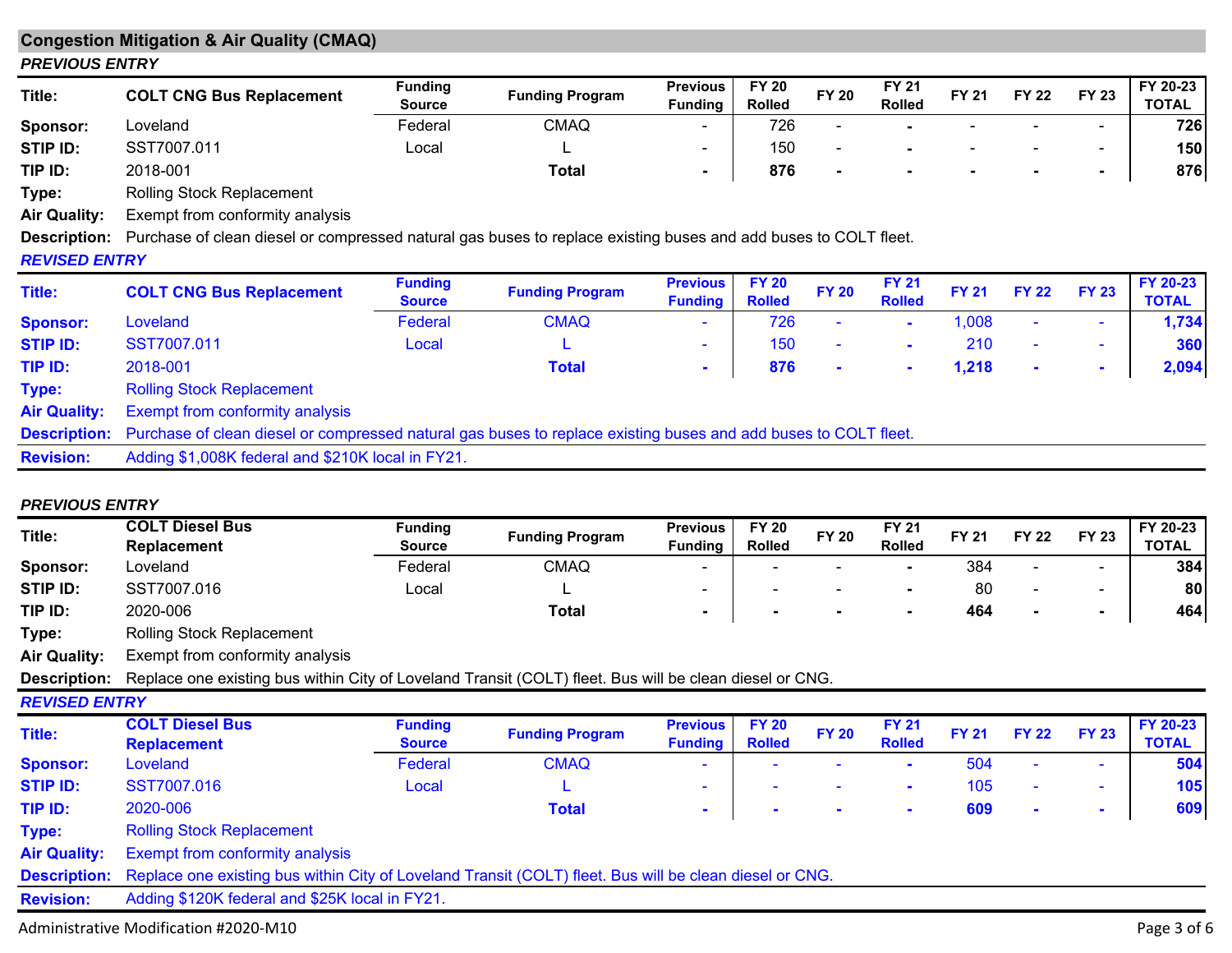### *PREVIOUS ENTRY*

| Title:               | US 287 and Trilby<br><b>Intersection Improvements</b>                                                   | <b>Funding</b><br><b>Source</b> | <b>Funding Program</b> | <b>Previous</b><br><b>Funding</b> | <b>FY 20</b><br><b>Rolled</b> | <b>FY 20</b>   | <b>FY 21</b><br><b>Rolled</b> | <b>FY 21</b> | <b>FY 22</b>   | <b>FY 23</b>             | FY 20-23<br><b>TOTAL</b> |
|----------------------|---------------------------------------------------------------------------------------------------------|---------------------------------|------------------------|-----------------------------------|-------------------------------|----------------|-------------------------------|--------------|----------------|--------------------------|--------------------------|
| <b>Sponsor:</b>      | <b>Fort Collins</b>                                                                                     | Federal                         | <b>CMAQ</b>            |                                   |                               |                |                               |              | 387            | $\blacksquare$           | 387                      |
| STIP ID:             | SR46666.060                                                                                             | Local                           |                        | $\blacksquare$                    |                               |                |                               | 81           | $\blacksquare$ | $\overline{\phantom{0}}$ | 81                       |
| TIP ID:              | 2023-002                                                                                                | Local                           | <b>LOM</b>             | ٠                                 |                               | $\blacksquare$ | ۰.                            | 1,319        | ۰              | $\sim$                   | 1,319                    |
| Type:                | Intersection Improvements                                                                               |                                 | Total                  | $\blacksquare$                    |                               |                | $\blacksquare$                | 1,400        | 387            | $\sim$                   | 1,787                    |
| Air Quality:         | Exempt from conformity analysis                                                                         |                                 |                        |                                   |                               |                |                               |              |                |                          |                          |
| <b>Description:</b>  | New signals, install median, dual left turn lanes, right turn lane, ADA compliance. Also see HSIP Pool. |                                 |                        |                                   |                               |                |                               |              |                |                          |                          |
| <b>REVISED ENTRY</b> |                                                                                                         |                                 |                        |                                   |                               |                |                               |              |                |                          |                          |
| Title:               | <b>US 287 and Trilby</b><br><b>Intersection Improvements</b>                                            | <b>Funding</b><br><b>Source</b> | <b>Funding Program</b> | <b>Previous</b><br><b>Funding</b> | <b>FY 20</b><br><b>Rolled</b> | <b>FY 20</b>   | <b>FY 21</b><br><b>Rolled</b> | <b>FY 21</b> | <b>FY 22</b>   | <b>FY 23</b>             | FY 20-23<br><b>TOTAL</b> |
| <b>Sponsor:</b>      | <b>Fort Collins</b>                                                                                     | Federal                         | <b>CMAQ</b>            |                                   |                               |                |                               | 387          |                |                          | 387                      |
| <b>STIP ID:</b>      | SR46666.060                                                                                             | Local                           |                        |                                   |                               |                |                               | 81           |                |                          | 81                       |
| TIP ID:              | 2023-002                                                                                                | Local                           | <b>LOM</b>             |                                   |                               |                | $\sim$                        | 1,319        | ٠              | ۰.                       | 1,319                    |
| Type:                | Intersection Improvements                                                                               |                                 | Total                  | $\blacksquare$                    | $\blacksquare$                | $\blacksquare$ | $\sim$                        | 1,787        |                | $\sim$                   | 1,787                    |
| <b>Air Quality:</b>  | <b>Exempt from conformity analysis</b>                                                                  |                                 |                        |                                   |                               |                |                               |              |                |                          |                          |
| <b>Description:</b>  | New signals, install median, dual left turn lanes, right turn lane, ADA compliance. Also see HSIP Pool. |                                 |                        |                                   |                               |                |                               |              |                |                          |                          |
| <b>Revision:</b>     | Advance \$387K federal CMAQ funds from FY22 to FY21.                                                    |                                 |                        |                                   |                               |                |                               |              |                |                          |                          |
|                      |                                                                                                         |                                 |                        |                                   |                               |                |                               |              |                |                          |                          |

# **Surface Transportation Block Grant (STBG)**

| <b>PREVIOUS ENTRY</b> |                                                                                                                                     |                                 |                        |                                   |                               |              |                               |              |                |                |                          |
|-----------------------|-------------------------------------------------------------------------------------------------------------------------------------|---------------------------------|------------------------|-----------------------------------|-------------------------------|--------------|-------------------------------|--------------|----------------|----------------|--------------------------|
| Title:                | <b>Timberline Road Corridor</b><br><b>Improvements</b>                                                                              | <b>Funding</b><br>Source        | <b>Funding Program</b> | <b>Previous</b><br><b>Funding</b> | <b>FY 20</b><br><b>Rolled</b> | <b>FY 20</b> | <b>FY 21</b><br><b>Rolled</b> | <b>FY 21</b> | <b>FY 22</b>   | <b>FY 23</b>   | FY 20-23<br><b>TOTAL</b> |
| Sponsor:              | <b>Fort Collins</b>                                                                                                                 | Federal                         | <b>STBG</b>            |                                   |                               |              | $\blacksquare$                | 2,203        |                |                | 2,203                    |
| STIP ID:              | SNF5788.047                                                                                                                         | Local                           |                        | $\overline{\phantom{0}}$          |                               |              |                               | 1,033        | $\blacksquare$ | $\blacksquare$ | 1,033                    |
| TIP ID:               | 2020-010                                                                                                                            | Local                           | <b>LOM</b>             | $\blacksquare$                    | ۰                             | 2,764        | ۰.                            |              |                | $\blacksquare$ | 2,764                    |
| Type:                 | Widening                                                                                                                            |                                 | Total                  | $\blacksquare$                    | ۰.                            | 2,764        | $\blacksquare$                | 3,236        | $\blacksquare$ | $\blacksquare$ | 6,000                    |
| <b>Air Quality:</b>   | Included in conformity analysis                                                                                                     |                                 |                        |                                   |                               |              |                               |              |                |                |                          |
| <b>Description:</b>   | 4-lane arterial (intersection improvements, multi-modal accommodations, raised medians, access control, and pavement improvements). |                                 |                        |                                   |                               |              |                               |              |                |                |                          |
| <b>REVISED ENTRY</b>  |                                                                                                                                     |                                 |                        |                                   |                               |              |                               |              |                |                |                          |
| Title:                | <b>Timberline Road Corridor</b><br><b>Improvements</b>                                                                              | <b>Funding</b><br><b>Source</b> | <b>Funding Program</b> | <b>Previous</b><br><b>Funding</b> | <b>FY 20</b><br><b>Rolled</b> | <b>FY 20</b> | <b>FY 21</b><br><b>Rolled</b> | <b>FY 21</b> | <b>FY 22</b>   | <b>FY 23</b>   | FY 20-23<br><b>TOTAL</b> |
| <b>Sponsor:</b>       | <b>Fort Collins</b>                                                                                                                 | Federal                         | <b>STBG</b>            |                                   |                               |              | $\mathbf{r}$                  | 2,695        |                | $\blacksquare$ | 2,695                    |
| <b>STIP ID:</b>       | SNF5788.047                                                                                                                         | Local                           |                        | $\sim$                            |                               |              |                               | 1,033        | $\sim$         | $\sim$         | 1,033                    |
| TIP ID:               | 2020-010                                                                                                                            | Local                           | <b>LOM</b>             | $\sim$                            |                               | 2,273        | $\sim$                        |              |                | $\blacksquare$ | 2,273                    |
| Type:                 | <b>Widening</b>                                                                                                                     |                                 | <b>Total</b>           | $\sim$                            |                               | 2,273        | $\mathbf{r}$                  | 3,727        | $\sim$         | $\blacksquare$ | 6,000                    |
| <b>Air Quality:</b>   | Included in conformity analysis                                                                                                     |                                 |                        |                                   |                               |              |                               |              |                |                |                          |
| <b>Description:</b>   | 4-lane arterial (intersection improvements, multi-modal accommodations, raised medians, access control, and pavement improvements). |                                 |                        |                                   |                               |              |                               |              |                |                |                          |
| <b>Revision:</b>      | Adding \$492K federal in FY21 and reducing local overmatch by \$491K in FY20.                                                       |                                 |                        |                                   |                               |              |                               |              |                |                |                          |

Administrative Modification #2020‐M10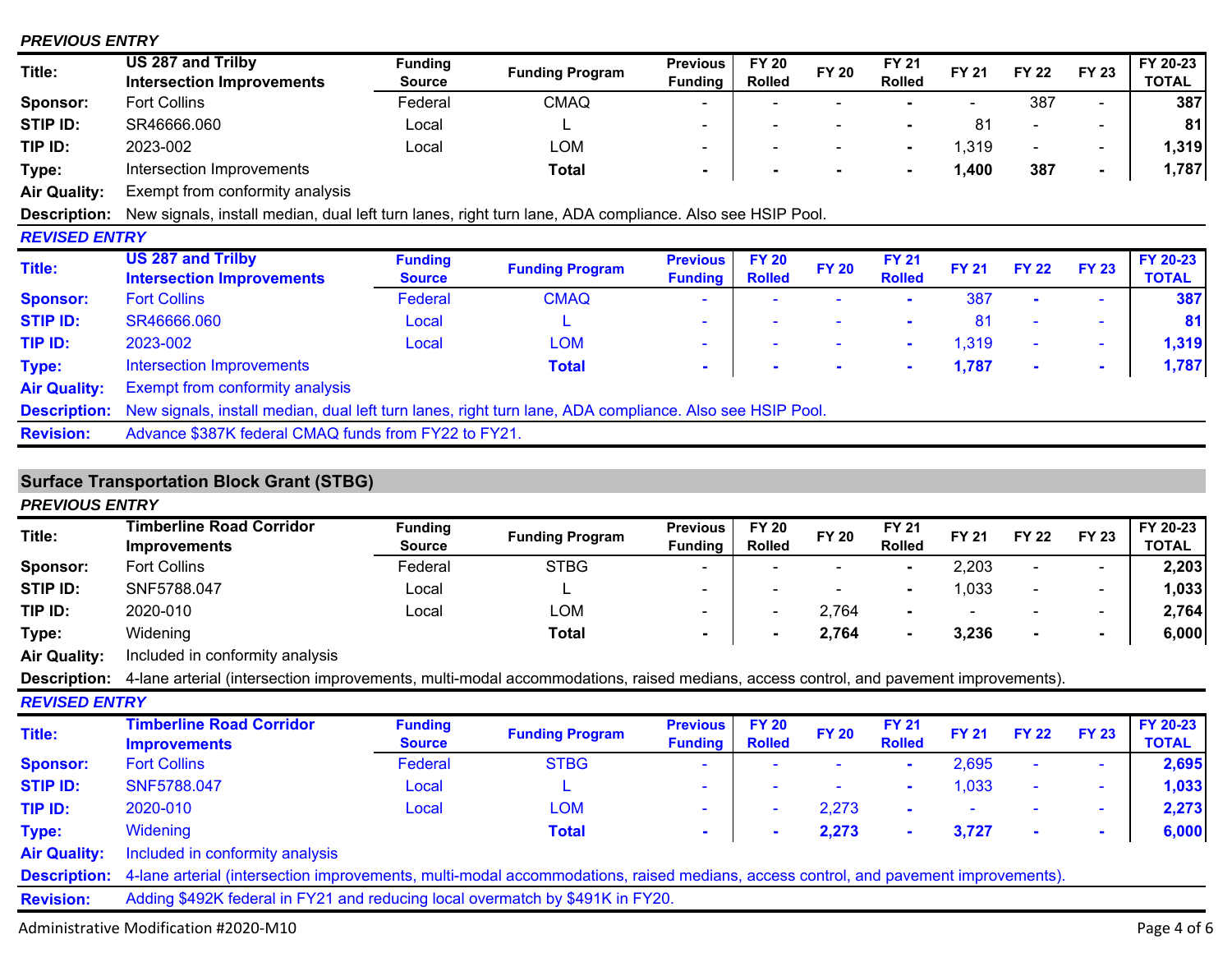### *PREVIOUS ENTRY*

| Title:   | <b>US 34 (Eisenhower Blvd)</b> |               | Funding                |                          | <b>Previous</b> | <b>FY 20</b>             |               | FY 21        |                          |              |              | FY 20-23 |
|----------|--------------------------------|---------------|------------------------|--------------------------|-----------------|--------------------------|---------------|--------------|--------------------------|--------------|--------------|----------|
|          | Widening-Boise Ave. to 1-25    | <b>Source</b> | <b>Funding Program</b> | <b>Fundina</b>           | <b>Rolled</b>   | <b>FY 20</b>             | <b>Rolled</b> | <b>FY 21</b> | <b>FY 22</b>             | <b>FY 23</b> | <b>TOTAL</b> |          |
| Sponsor: | Loveland                       | Federal       | <b>STBG</b>            | $\overline{\phantom{0}}$ | 350             | $\overline{\phantom{a}}$ | 335           | 400          | $\sim$                   | . .          | ,085         |          |
| STIP ID: | SNF5788.044                    | ∟ocal         | -                      |                          |                 | $\overline{\phantom{0}}$ |               | 82           | $\overline{\phantom{0}}$ | $\sim$       | 226          |          |
| TIP ID:  | 2020-012                       |               | <b>Total</b>           |                          | 424             |                          | 405           | 482          |                          | $\sim$       | 1,311        |          |
| Type:    | Widening                       |               |                        |                          |                 |                          |               |              |                          |              |              |          |

**Air Quality:** Included in conformity analysis

**Description:** Widen US 34 from 4-lanes to 6-lanes for portions between Boise Avenue to I-25 to address safety, system continuity and congestion. Widening dependent on development projects approved adjacent to US 34.

### *REVISED ENTRY*

| Title:              | <b>US 34 (Eisenhower Blvd)</b><br><b>Widening-Boise Ave. to I-25</b>                                                                                                                                         | <b>Funding</b><br><b>Source</b> | <b>Funding Program</b> | <b>Previous</b><br><b>Funding</b> | <b>FY 20</b><br><b>Rolled</b> | <b>FY 20</b>             | <b>FY 21</b><br><b>Rolled</b> | <b>FY 21</b> | <b>FY 22</b>   | <b>FY 23</b>             | FY 20-23<br>TOTAL |
|---------------------|--------------------------------------------------------------------------------------------------------------------------------------------------------------------------------------------------------------|---------------------------------|------------------------|-----------------------------------|-------------------------------|--------------------------|-------------------------------|--------------|----------------|--------------------------|-------------------|
| <b>Sponsor:</b>     | Loveland                                                                                                                                                                                                     | Federal                         | <b>STBG</b>            | $\sim$                            | 350                           | $\overline{\phantom{a}}$ | 335                           | 576          |                | $\overline{\phantom{0}}$ | 1,261             |
| <b>STIP ID:</b>     | SNF5788.044                                                                                                                                                                                                  | Local                           | ┕                      | . .                               | 74                            | $\sim$                   | 70                            | 118          | $\blacksquare$ | $\overline{\phantom{a}}$ | 262               |
| TIP ID:             | 2020-012                                                                                                                                                                                                     |                                 | <b>Total</b>           | $\mathbf{r}$                      | 424                           | $\mathbf{r}$             | 405                           | 694          | $\blacksquare$ | . .                      | 1,523             |
| Type:               | Widening                                                                                                                                                                                                     |                                 |                        |                                   |                               |                          |                               |              |                |                          |                   |
| <b>Air Quality:</b> | Included in conformity analysis                                                                                                                                                                              |                                 |                        |                                   |                               |                          |                               |              |                |                          |                   |
| <b>Description:</b> | Widen US 34 from 4-lanes to 6-lanes for portions between Boise Avenue to I-25 to address safety, system continuity and congestion. Widening dependent<br>on development projects approved adjacent to US 34. |                                 |                        |                                   |                               |                          |                               |              |                |                          |                   |
| <b>Revision:</b>    | Adding \$176K federal and \$36K local in FY21.                                                                                                                                                               |                                 |                        |                                   |                               |                          |                               |              |                |                          |                   |